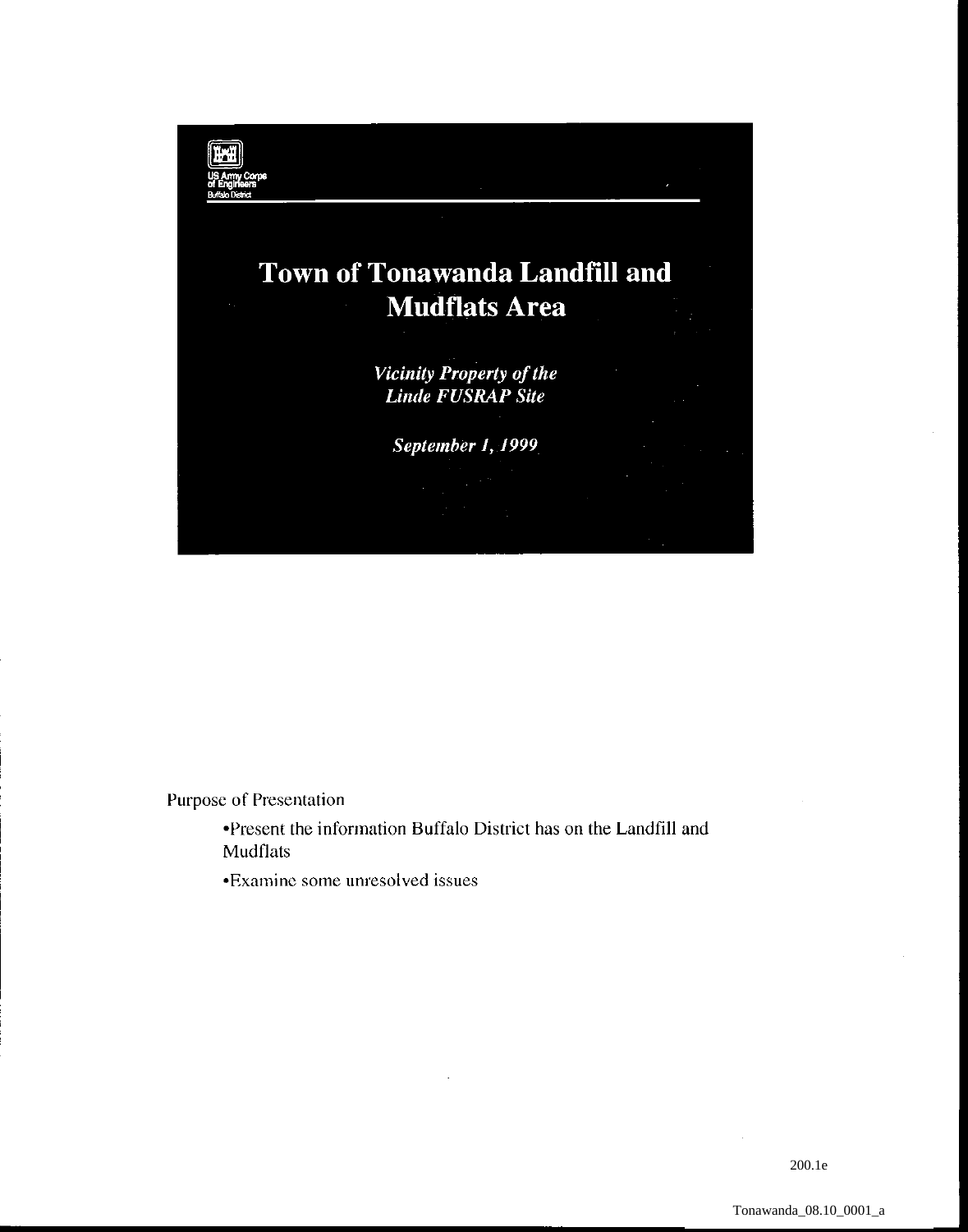

•Location of Tonawanda Landfill and Mudflats Area with respect to the Linde Site.

•Boundaries

•North- Residential -City of Tonawanda

- •South Interstate 290
- •West- East Park Drive
- •East- Conrail Line
- •Divided by Niagara Mohawk Right-of-Way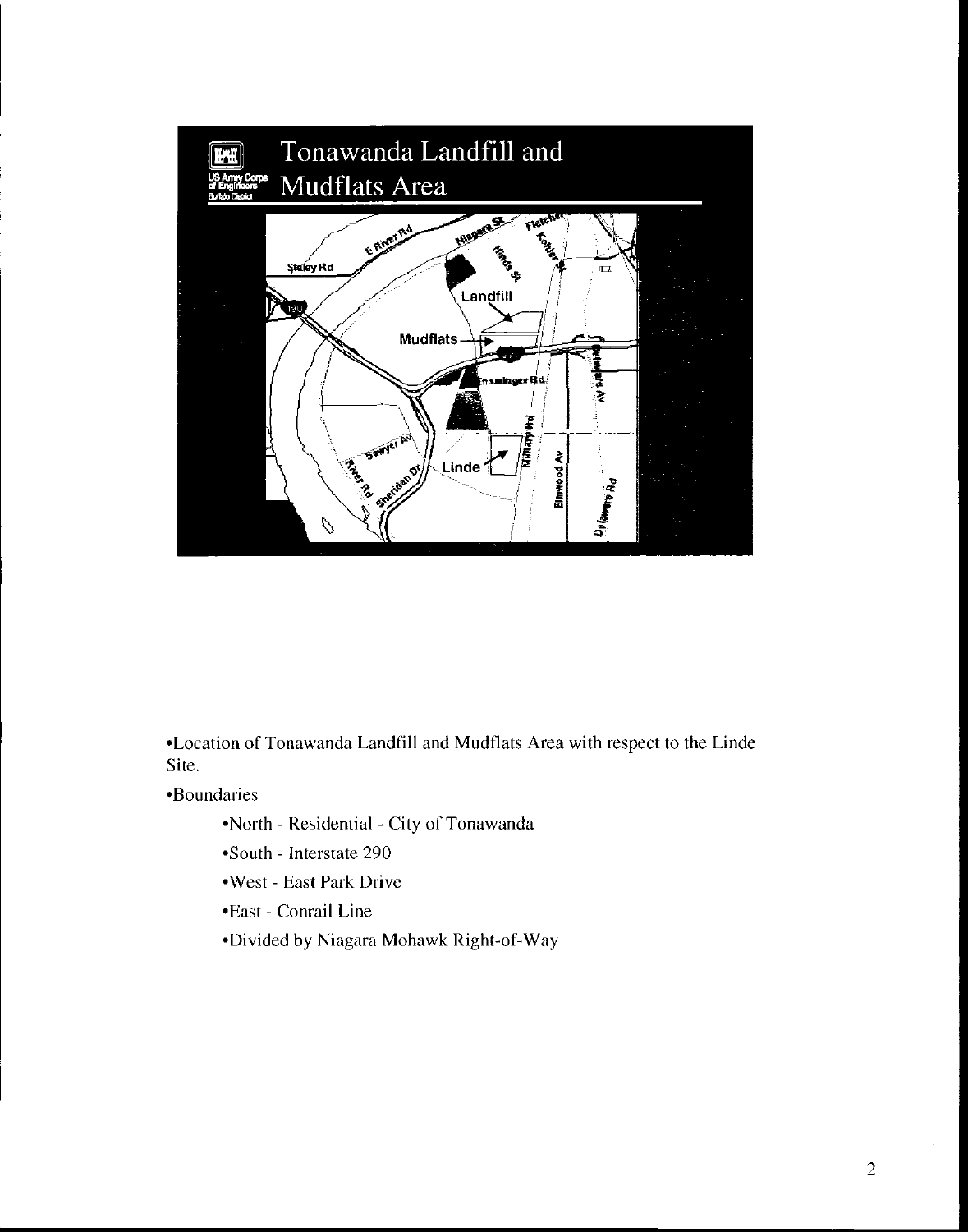

•Aerial photo of the Tonawanda Landfill and Mudflats Area.

•Size

- •Landfill 55 acres
- •Mudlfats 115 acres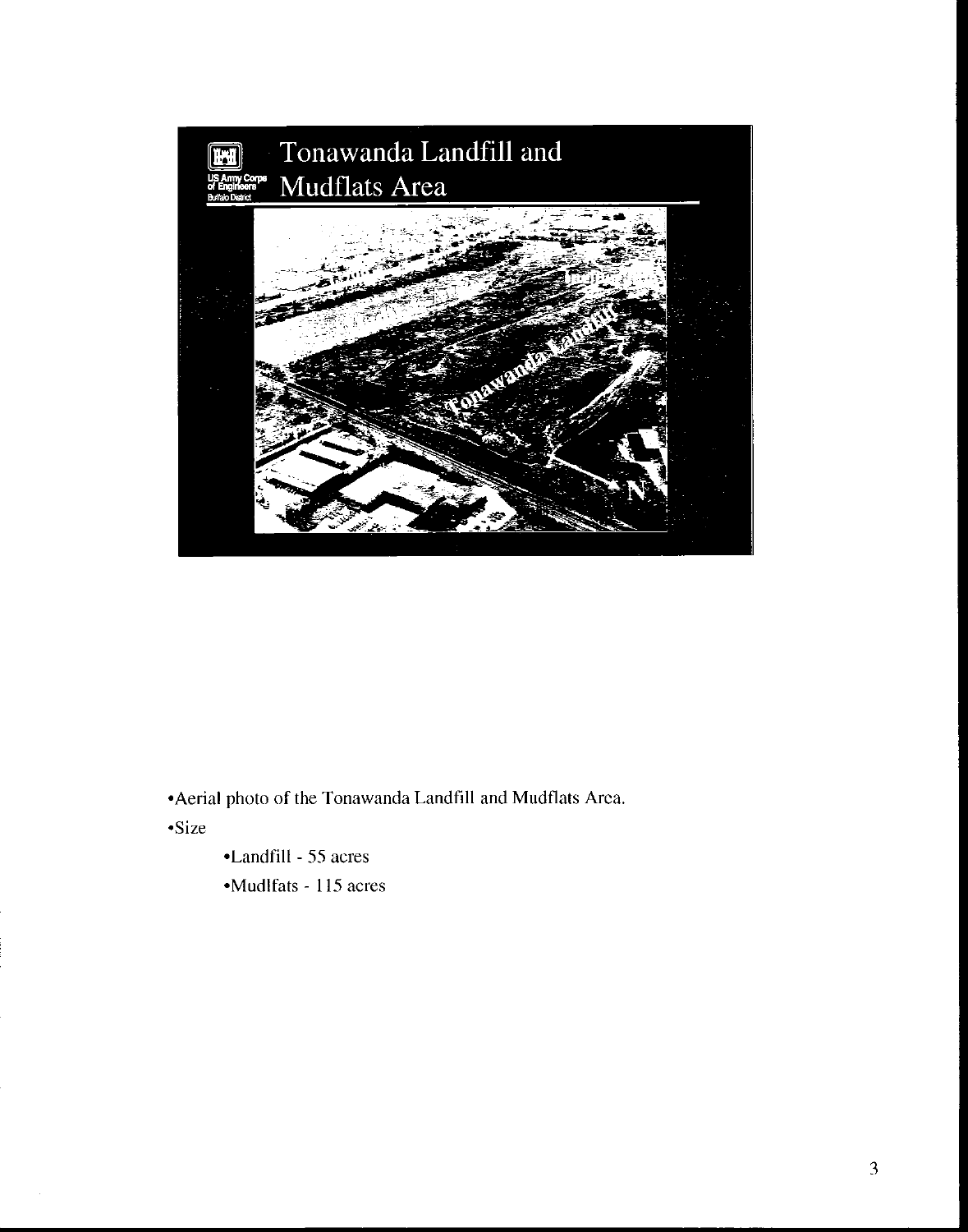# **Fill** Tonawanda Landfill and Mudflats Area

### **Site Background**

- Town of Tonawanda Landfill
	- Operated by Town from mid-1930s to 1989.
	- Accepted waste included incinerator ash, municipal solid waste, sewage treatment plant sludge, and leaves.
- Mudflats Area
	- Incinerator at western end of Mudflats Area operated by Town of Tonawanda from 1940s to early 1980s.
	- Incinerator bumed municipal solid waste and sewage treatment plant sludge.
- No known MED activities at either location. Source of contamination is unknown.

### •Landfill

•Primary waste stream was incinerator ash from Town's incinerators.

•When incinerators were not operating, material went straight to the landfill.

•Mudflats Area

•Undeveloped property owned by Town of Tonawanda.

•Incinerator burned sewage treatment plant sludge from Town's wastewater treatment plant.

•Currently unknown how contamination ended up in the Landfill and Mudflats

•No records indicating how it got there

•Theory I -Wastewater from Linde activities discharged to Two Mile Creek- Two Mile Creek dredged at some point (by Town?)- Dredged material deposited in Landfill

•Theory 2- Wastewater from Linde activities discharged to sewer system - Radionuclides settled out in sludge at WWTP - Sludge incinerated and placed in Landfill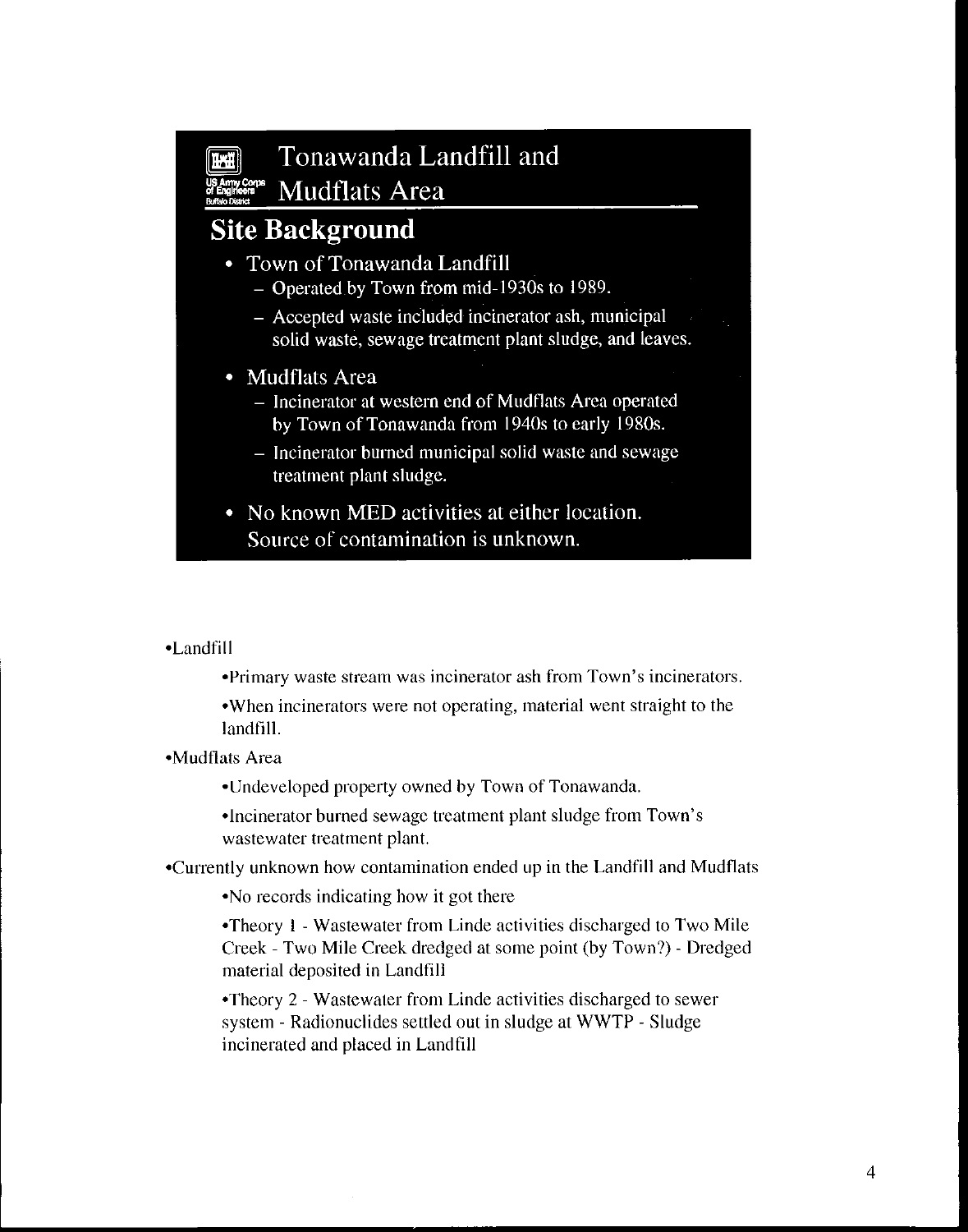## **FRI** Tonawanda Landfill and ~~""""' Mudflats Area

### **Previous Investigations**

- 1990 Mobile Gamma Scanning Survey (DOE)
	- $-$  Survey of area surrounding Linde Site to assess whether residual materials were transported off-site.
	- Anomaly detected in Mudflats Area.
- 1991 Radiological Site Survey (DOE)
	- Detailed characterization of Landfill and Mudflats.
	- Identified isolated locations with soil concentrations of Ra-226, Th-230, and U-238 above DOE guidelines. Material similar to by-product from Linde processing.
	- Portions of property with MED-related contamination designated as FUSRAP Vicinity Property.

#### •1990 Mobile Gamma Survey

•Mobile gamma scanning van surveyed streets surrounding Linde and route from Linde to Landfill.

•Any anomalies were verified with portable, hand-held gamma scintillators.

•Soil sample collected from areas with elevated gamma levels and analyzed.

#### •1991 Radiological Survey

•Surface gamma scan with portable gamma scintillator meters.

•Surface and subsurface soil samples collected from systematic grid.

•Biased soil samples collected from locations with elevated gamma exposure rates.

•Material found was uranium ore and waste products from the processing of uranium ore.

• Vicinity Property designation limited to areas with uranium and uranium decay products from activities related to DOE's predecessors.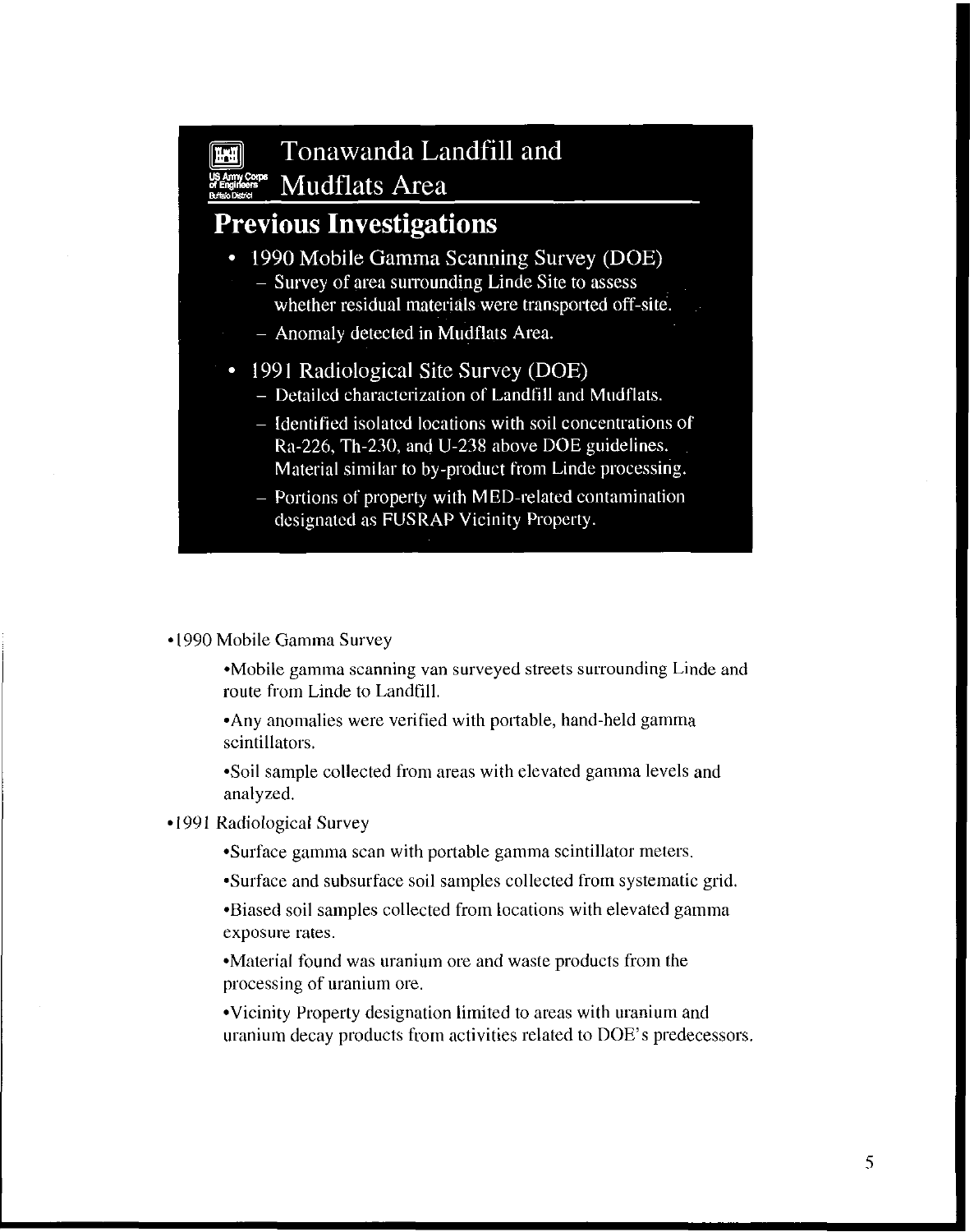

- MED contamination detected above guidelines to depth of 11.5 feet in one location in Landfill.

- Remainder of MED contamination within upper 1.5 feet.

•1994 Site Characterization

•Boreholes drilled to depth of undisturbed material and samples collected along length of boring.

•Groundwater samples collected from two of the boreholes.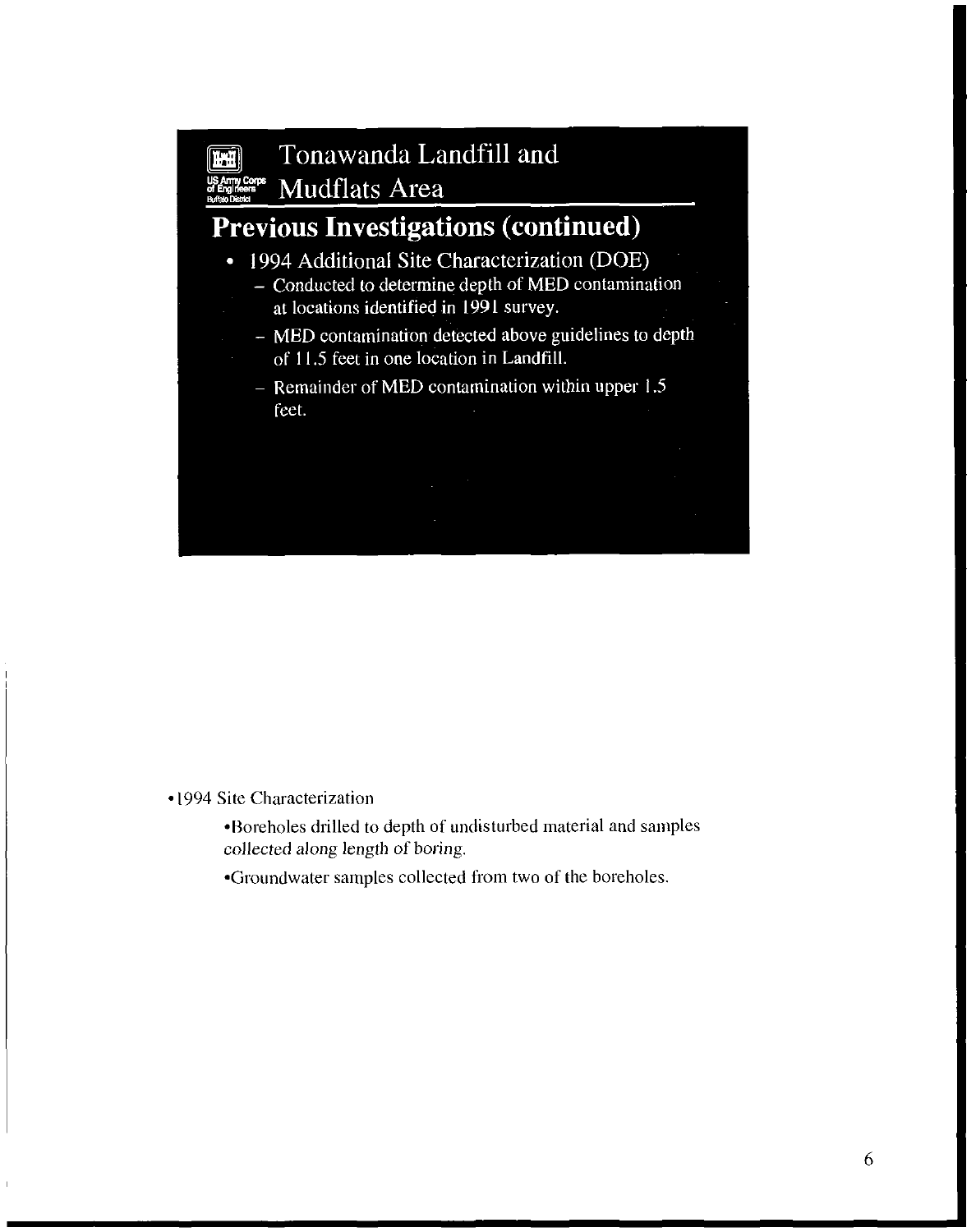

•Figure incorporates data from 1990, 1991, and 1994 investigations

•Criteria Used:

•Ra-226 and Th-230- 5 pCi/g averaged over first 15 em, 15 pCi/g averaged over 15 em layer below the surface layer

•U-238 - 60 pCi/g over any 15 em layer

 $\bigvee\!\ell^{\pm\ell}$  and L *l'r•J(* I / 1  $\mathcal{M}$  will have a system of  $\mathcal{M}^{\mathcal{A}}$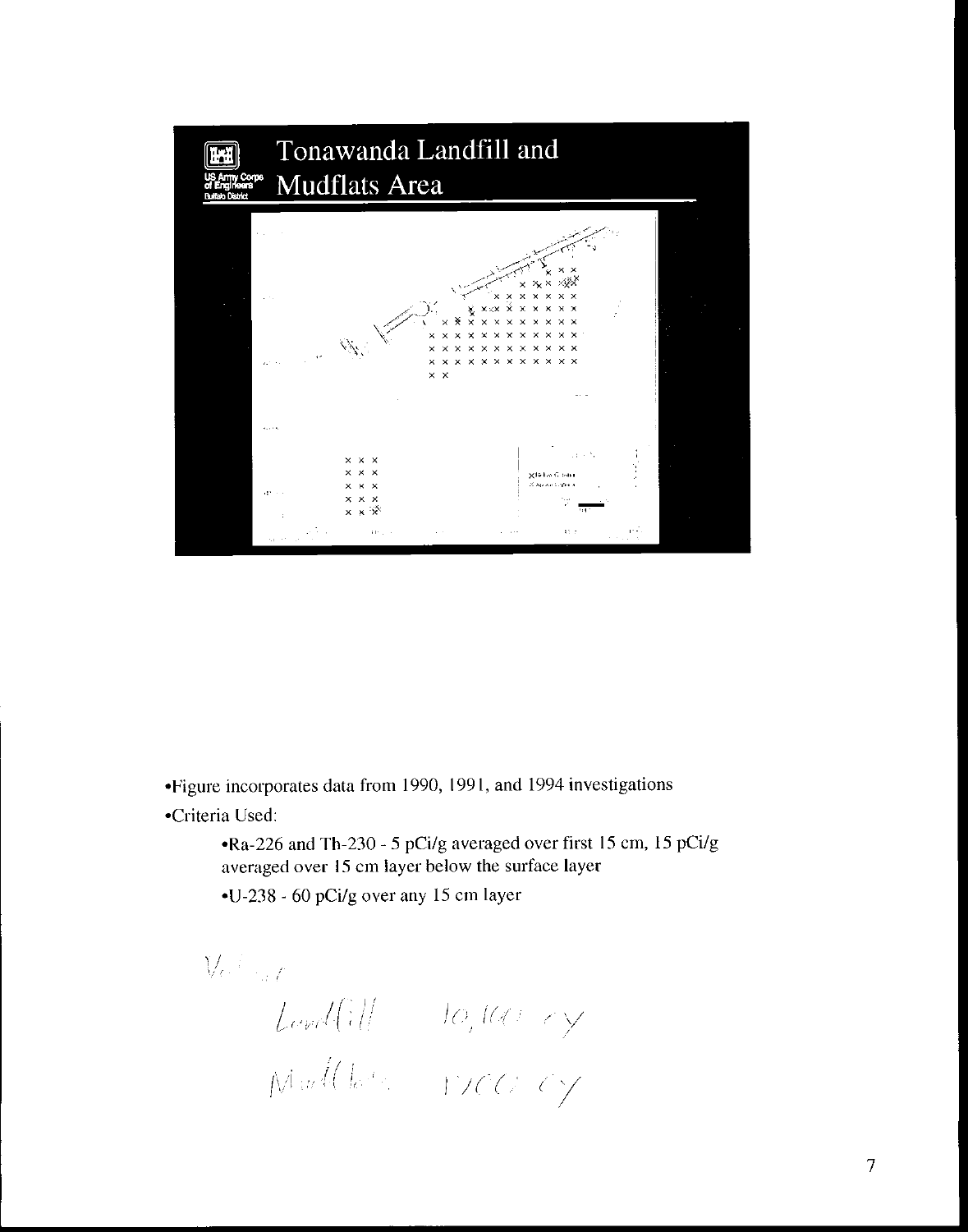

•Used RESRAD (Residual Radioactivity) computer model to determine doses for several scenarios.

•Exposure point concentrations determined through statistical analysis of existing data- Assume uniform concentration over 2 foot thick layer

•Exposure pathways for scenarios were identified

•Parameters based on published guidelines- Chosen to provide conservative estimate

•Landfill scenarios included recreational user for current conditions, recreational user if landfill is capped, construction worker capping the landfill, and remediation worker excavating the contaminated soiL

•Mudflats scenarios included recreational and industrial user for current conditions, recreational and industrial user if contamination is covered with 6 inches of soil, and remediation worker excavating the contaminated soiL

•Guidelines

• NRC - l OCFR20 - 25 mrem/yr

•TAGM- 10 mrem/yr

•CERCLA Cancer Risk Guideline -  $10<sup>-4</sup>$  to  $10<sup>-6</sup>$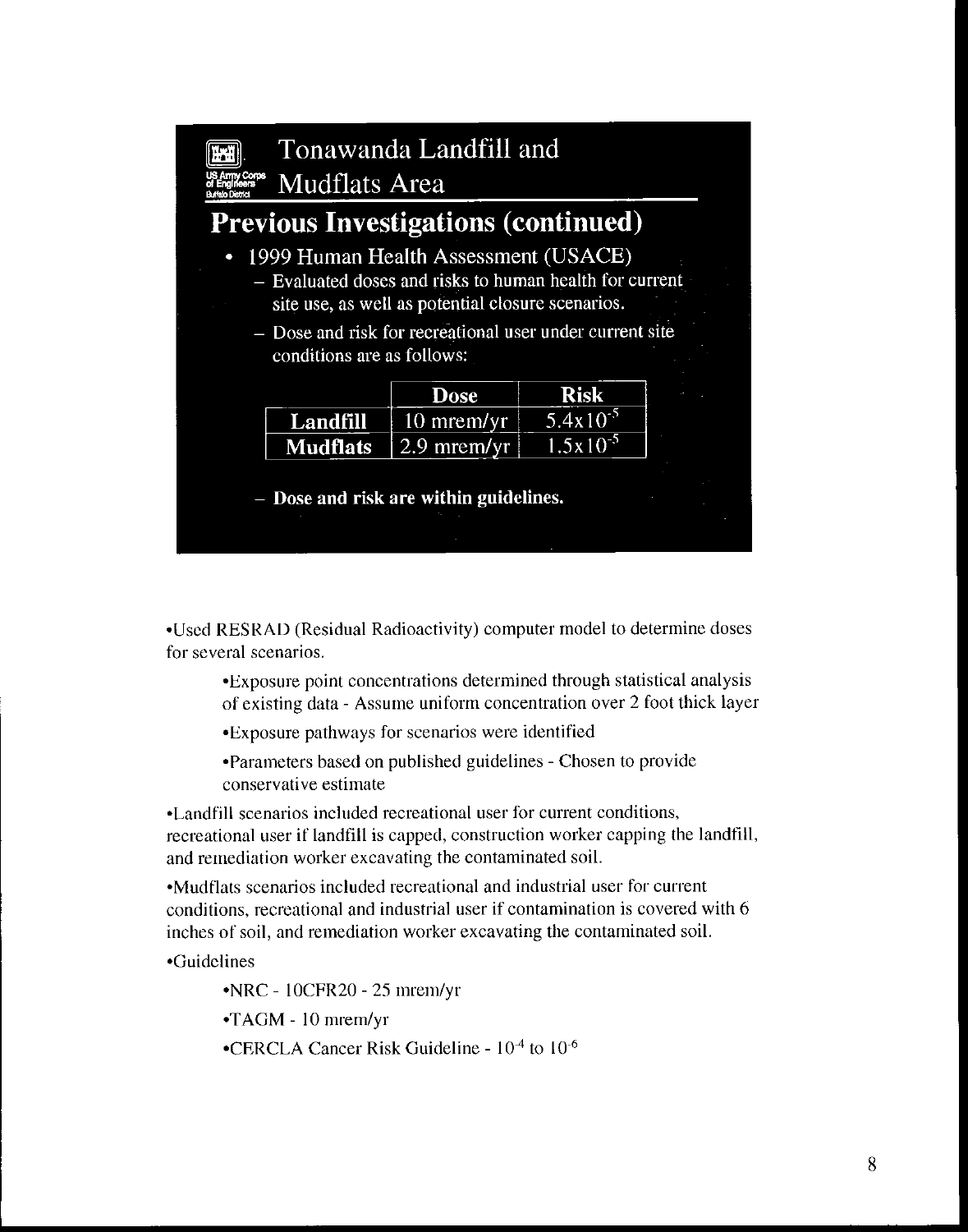### **Fill** Tonawanda Landfill and Mudflats Area

### **Issues**

### • Groundwater

- One of two samples collected from shallow aquifer by DOE had radionuclides above guidelines.
- Sample collected from open borehole high sediments.
- No radionuclides above guidelines in monitoring wells sampled biannually by Town of Tonawanda.
- Aquifer is not used for drinking water.
- Migration potential limited, as radiological COCs are generally insoluble, and soils are generally silt and clay.
- MED contamination unlikely to pose a threat to groundwater. Further documentation may be required.

•Shallow aquifer - 5 to 15 feet below ground surface.

•Samples had high level of sediments - could lead to higher levels detected than what is actually in the groundwater.

•Monitoring well info based on conversation with Town Engineer Roy Svensson.

•Silt and clay soils - radionuclides in groundwater would tend to adsorb to soil.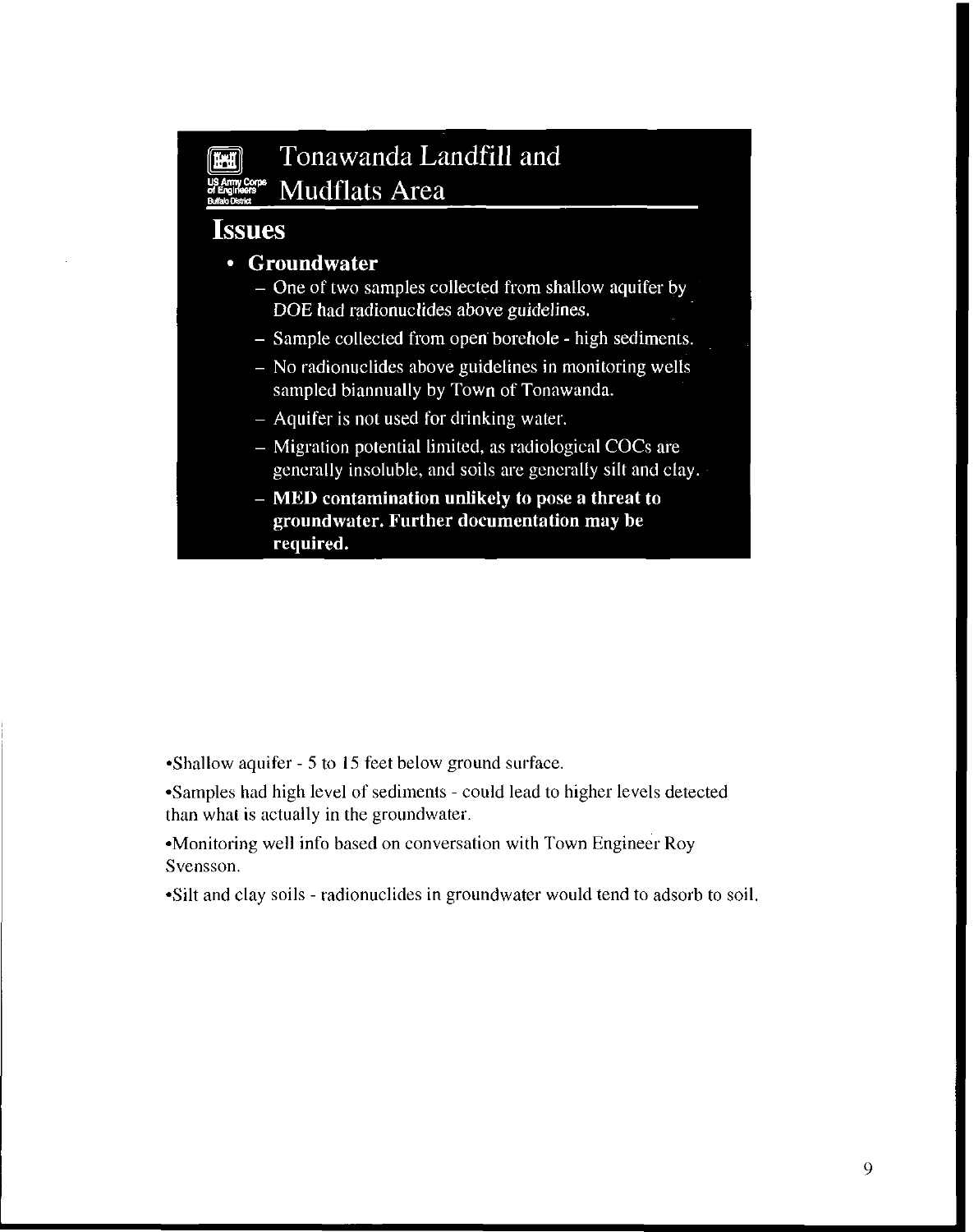# **FRICA** Tonawanda Landfill and  $_{\tiny{\begin{array}{l} \text{Equation}\\ \text{Equation}\\ \text{the 2D system}\end{array}}^{\text{SAmm, Conv}}$  Mudflats Area

## Issues **(continued)**

### • Extent of Landfill Contamination

- DOE investigations examined limited portion of landfill.
- Eastern portion investigated for Am-241 by Town of Tonawanda.
- Samples collected by NYSDEC from five locations in the Am-241 contaminated area did not contain Ra-226, U-238, Th-230 above guidelines.
- Extent of MED contamination within DOE-sampled area is well defined. Extent outside of area is uncertain.

•DOE's rationale for sampling locations is unknown.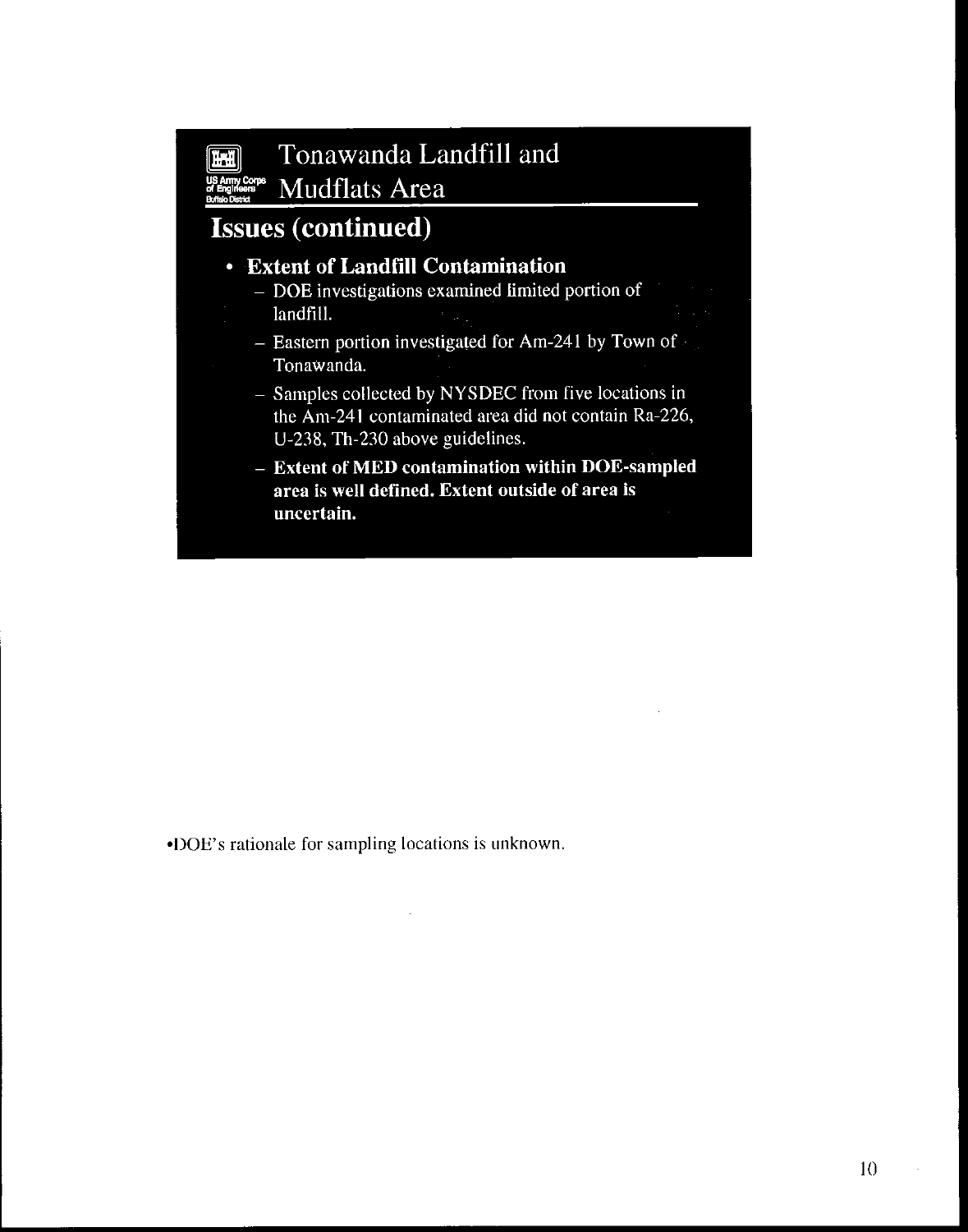# **n Tonawanda Landfill and** WE Army Corps Mudflats Area

# Issues **(continued)**

### • Extent of Mudflats Contamination

- DOE investigations examined small portion of the site near the incinerator.
- No other sampling conducted in Mudflats Area.
- Extent of MED contamination within DOE-sampled area is well defined. Extent outside of area is uncertain.

•DOE's rationale for sampling locations is unknown.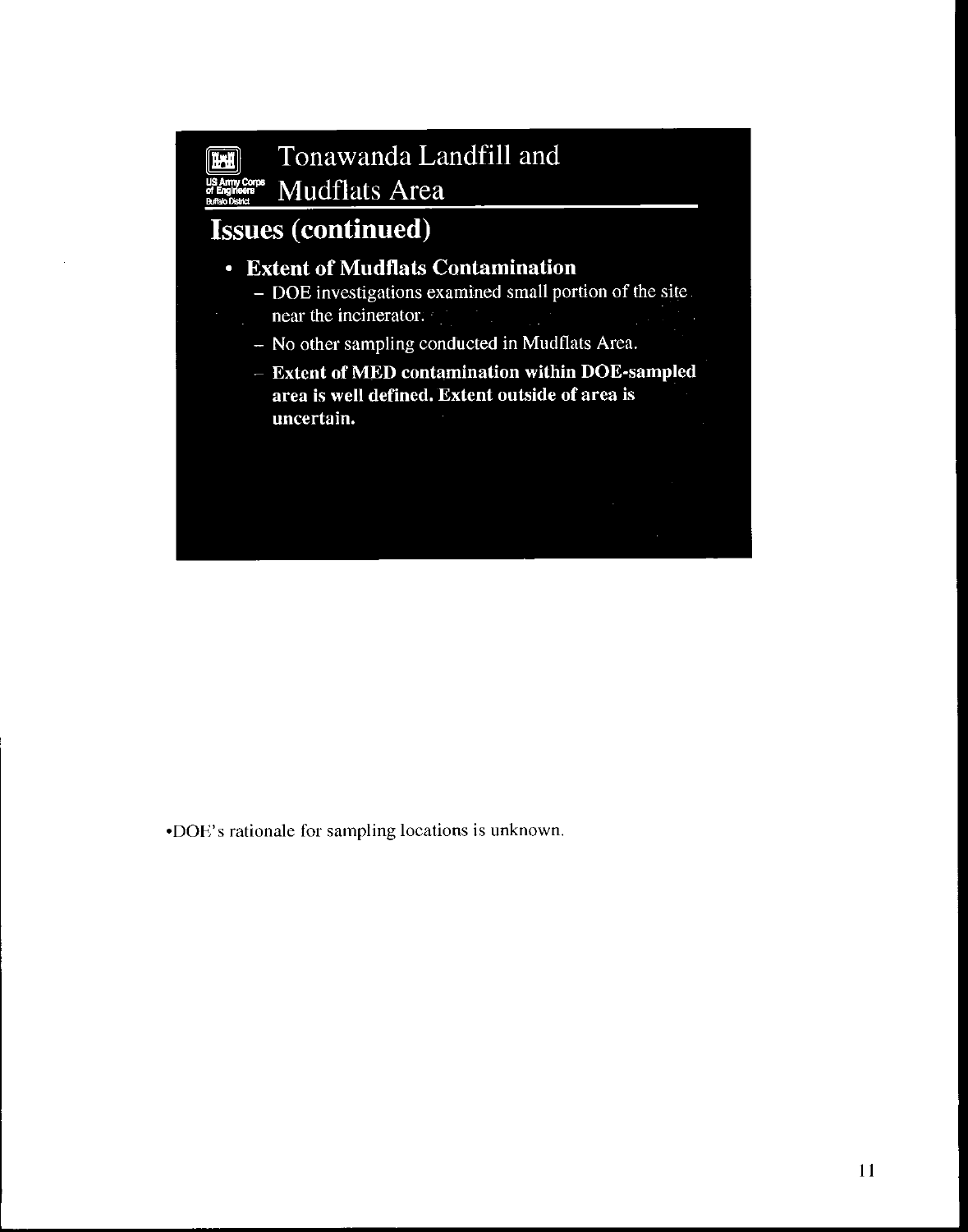

•Figure roughly depicts DOE sampling with respect to entire Landfill and Mudflats properties.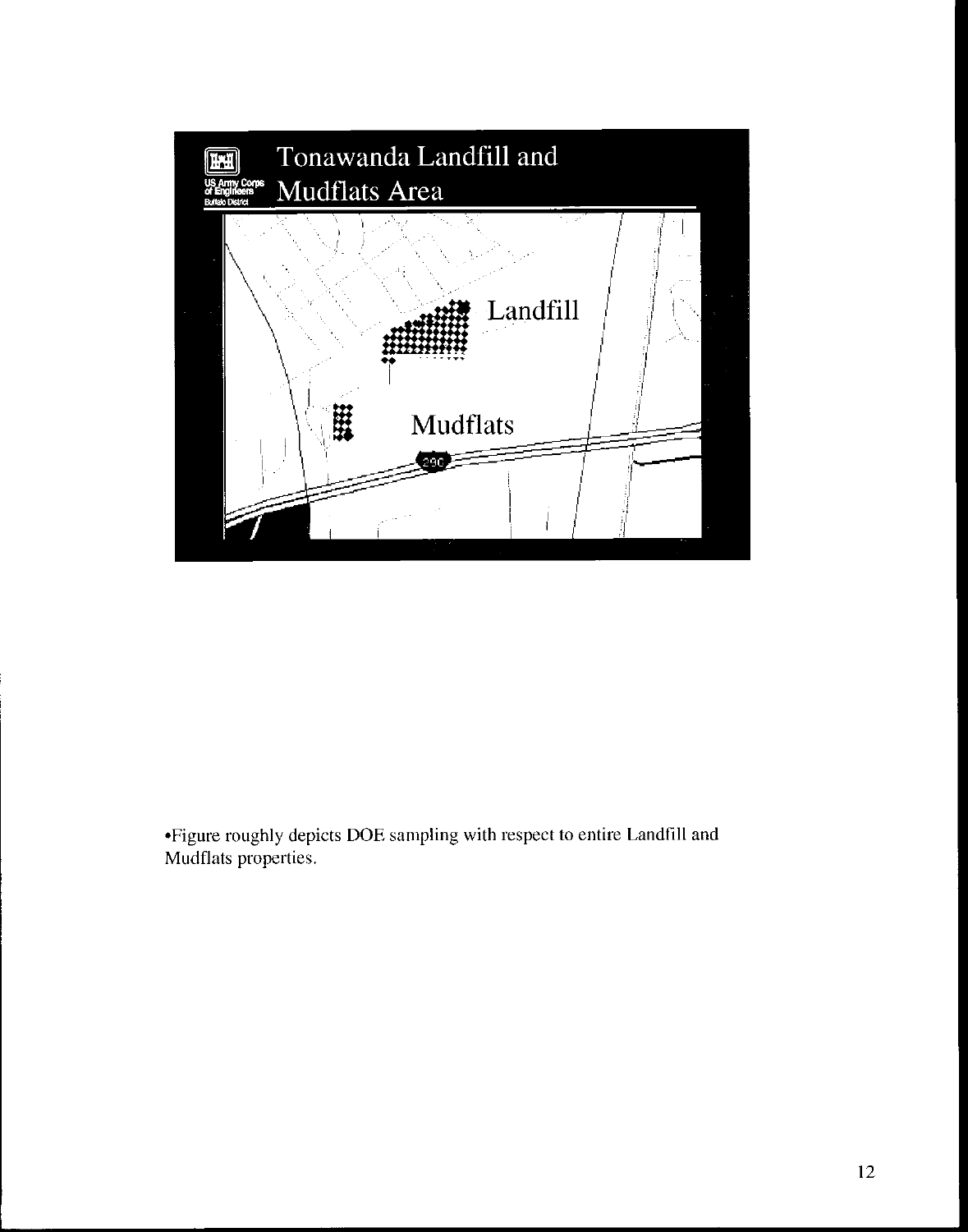### **FRI** Tonawanda Landfill and  $\frac{\text{SAmy Corps}}{\text{Engineering}}$  Mudflats Area

### **Decision on Lead** Agency

- USACE may address MED contamination under FUSRAP authority, following the CERCLA process.
- Town of Tonawanda may address MED contamination as part of the landfill closure and seek reimbursement from Federal Government.
- Town must make decision on lead agency before remediation process can continue.

•Since the site was designated by the DOE as a FUSRAP Vicinity Property, US ACE has the authority to remediate the site.

•As the site owner, the Town of Tonawanda is required to close the landfill under a consent order with the NYSDEC.

•The Town must decide if it wants to address the contamination. If they do not, then it falls to the Corps to address it.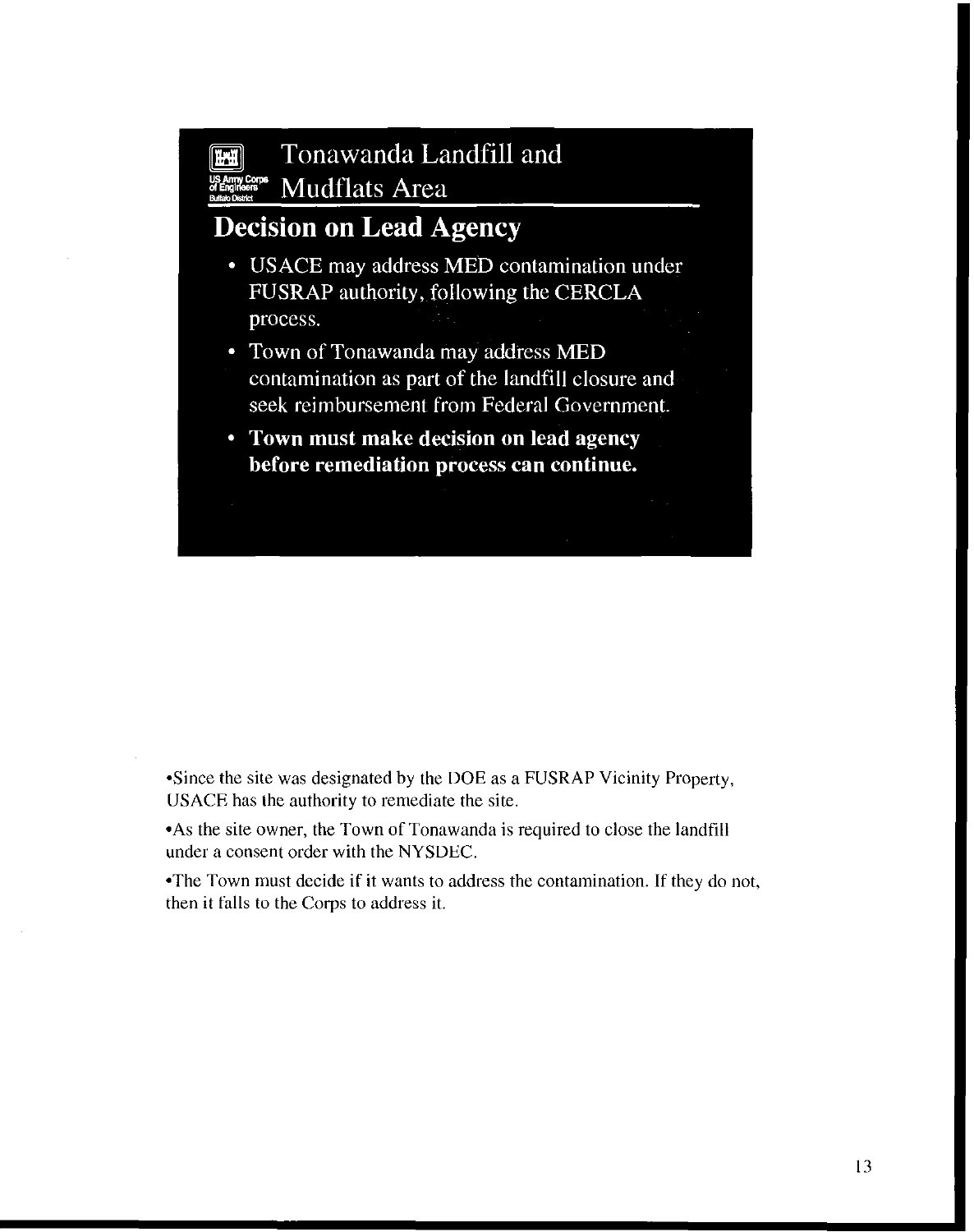

• Remedial Design/Remedial Action

•Historical Records Search & Data Review

•Determine source of material to better predict extent of MED contamination

•Review existing data to determine what additional data is required

• Field Sampling

•Gamma walkover survey

•Suface and subsurface soil sampling- systematic and biased

•Baseline Risk Analysis

•Refine doses and risks to human health for closure scenatios

•Supports evaluation of alternatives in Feasibility Study

•Feasibility Study

•Propose remediation altematives and evaluate according to CERCLA